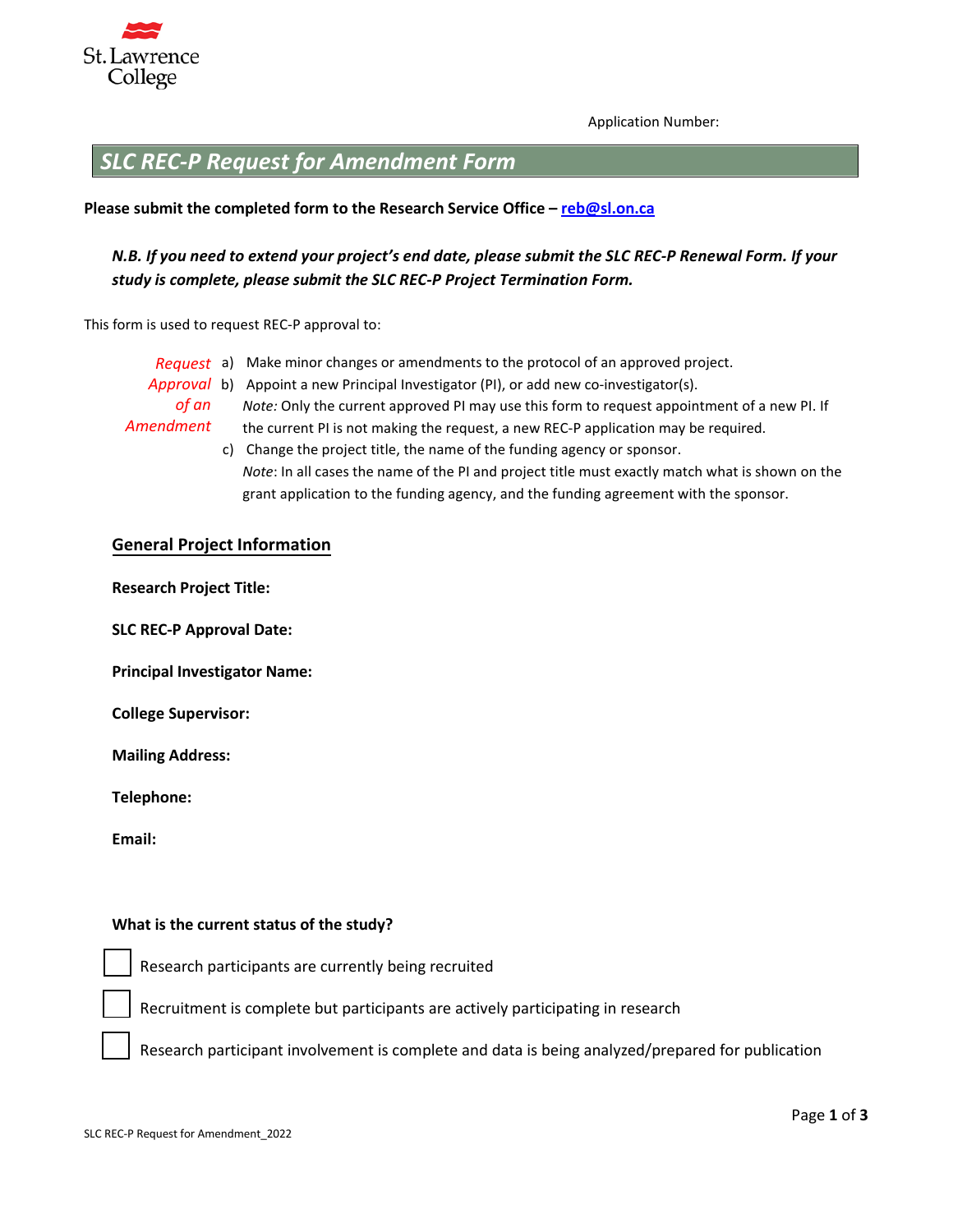**Please provide a brief synopsis of the progress with the study to date:**

## **Request to change Principal Investigator N/A**

**New Principal Investigator Name:**

**Affiliation:**

**Mailing Address:**

**Telephone:**

**Email:**

*I request that this project be placed under the direction of the new Principal Investigator as named above.*

*Digital Signature of Current P.I.:*

*Digital Signature of Associate Dean/Campus Dean:*

| <b>New Co-Investigator:</b>       | N/A |
|-----------------------------------|-----|
| Name:                             |     |
| <b>Affiliation:</b>               |     |
| Telephone:                        |     |
| Email:                            |     |
| <b>Brief description of role:</b> |     |